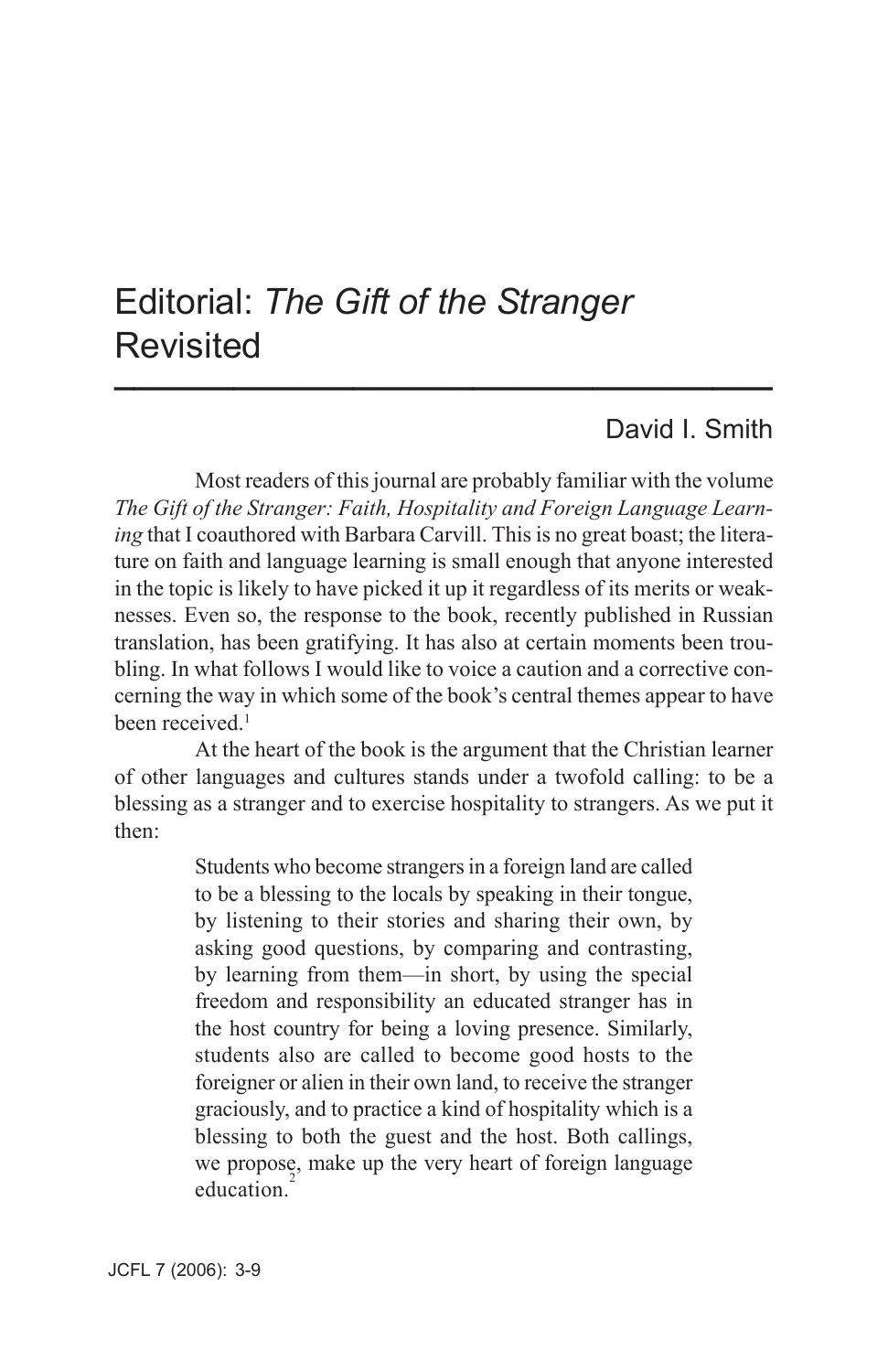Over the past few years I have seen these themes cited on various occasions either in papers presented at conferences or submitted for publication or in campus discussion, and have become uncomfortable with what appears to be a discernible tendency in such mentions, namely the tendency to focus only on the idea of hospitality. The call to learn hospitality to the stranger is emphasized to the neglect of—sometimes without mention of—the call to become a particular kind of stranger. There are many possible reasons for this, including the simple fact that the idea of hospitality fits easily into a wider discussion of the virtues that makes it easier to latch onto than the perhaps vaguer notion of being a good stranger. The imbalance may be to some degree our fault; with hindsight, it seems to me that the passage just quoted, and other similar passages, associate being a stranger too firmly with visits to the host country. Our focus was on travel to the target culture as an element in and desired outcome of language learning, and what we had to say about that still seems worth saying; however I suspect that it needs to be supplemented with some further discussion about how we learn to see ourselves as strangers to others even when we are in familiar, comfortable surroundings, and particularly when we are in our classrooms.

The reason why this matters is basically an ethical one. A focus on hospitality without a willingness to realize one's own position as a stranger to others too easily cohabits (especially for Caucasian, Western speakers of English) with existing feelings of cultural superiority and moral worth. A true story told to me by a NACFLA colleague makes the point vividly. A professor was teaching a statistics class in the Spring semester, and one of his students, who was from India, was struggling. He arranged to meet with this student weekly for individual tutoring. The weather was quite warm, the office was very small and the student sat very close to the professor, who began to find his personal odor strong and offensive. The student used no deodorant, no mouthwash, no aftershave. But the professor was determined to be tolerant—to exercise hospitality—and said nothing. At the end of the semester, the student came by to thank the professor for his help, and then added in a somewhat ashamed manner that there was something he had to confess. He admitted that he had found it very difficult working with the professor in such close quarters because the smell of the professor's cologne, aftershave, deodorant and mouthwash had been overpowering and offensive.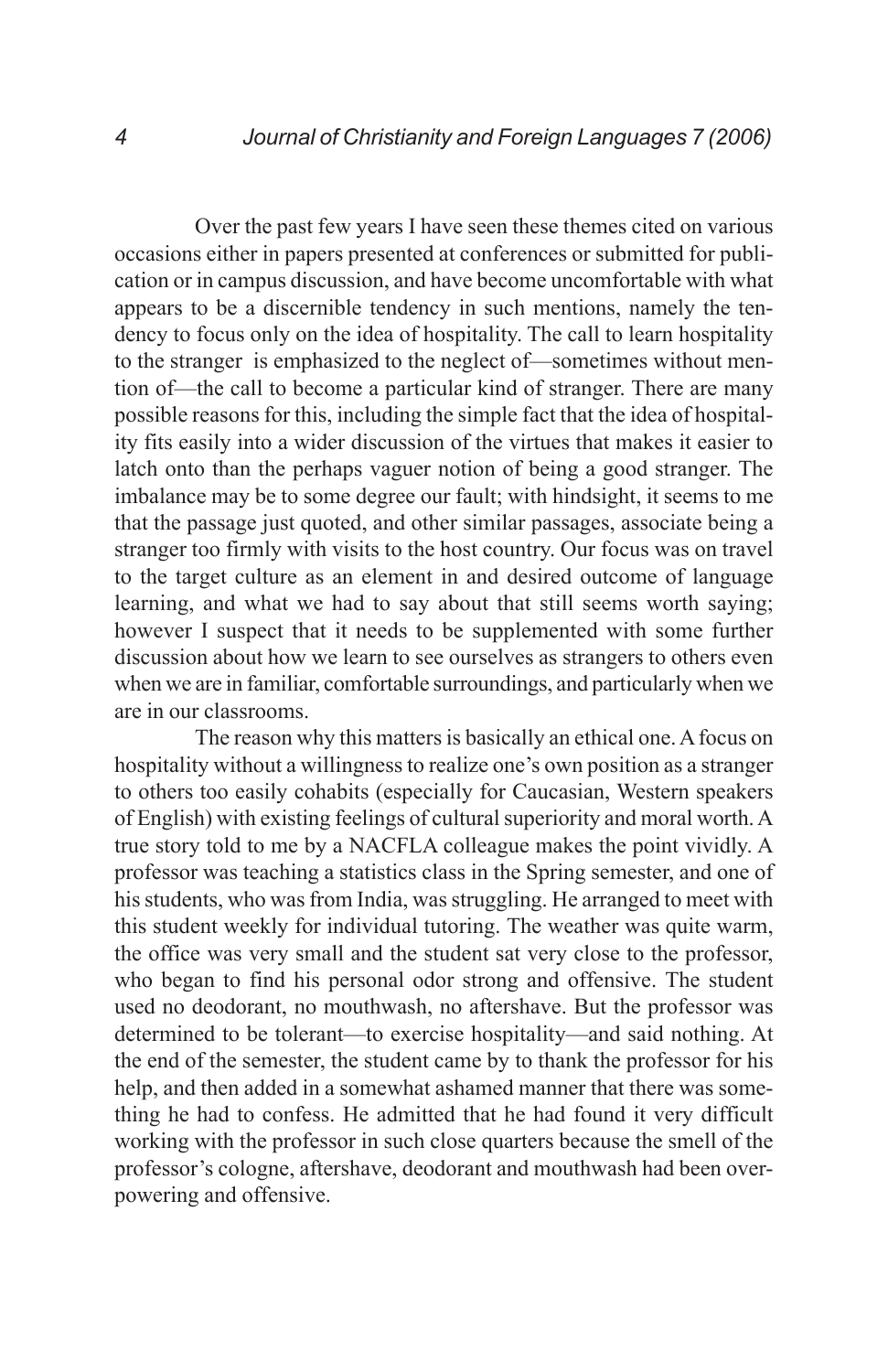#### *Editorial*

This brief anecdote highlights well the dangers of one-sided hospitality—playing host without realizing that one is also a stranger to the other can lead to the unfortunate situation of harboring a condescending attitude towards the other while at the same time feeling more virtuous for one's noble attempts at accommodation. Dwelling only on how "we" (a category commonly constructed to exclude the stranger) must be more hospitable to "them" (Hispanics, foreigners, etc) too easily confuses hospitality with what a colleague referred to the other day as "Christian pity," a form of pride that appears to itself as virtue.

Of course one proper response to this is to point out that such pity is not genuine hospitality. In our book we talked about what we meant by hospitality as being when, for instance, "native English speakers, whose mother tongue is the *lingua franca* of our world, indicate with their open arms that they are ready to *abandon their attitude of linguistic superiority* and *walk humbly* the long and arduous road of learning the tongue of another people,"3 or when there is "authentic give-and-take" in which we "make space within ourselves" for the other.<sup>4</sup> Genuine hospitality, argues Amy Oden, "shifts the frame of reference from self to other to relationship. This shift invariably leads to repentance, for one sees the degree to which one's own view has become the only view. . . . When we realize how we have inflated our own frame of reference and imposed it on all of reality, we know we have committed the sin of idolatry, of taking our own particular part and making it the whole."5 Interestingly, Oden also notes that "it is common for readers to identify almost automatically with the host, but seldom with the stranger. This may be partly due to the belief that the position of the host carries greater power."6 She goes on to echo the concerns raised here:

> Hospitality does not entail feeling sorry for someone and trying to help. . . . The feeling of pity and the desire to better the lives of others is a good thing, often inspired by God in one's heart. But it is seductive, even dangerous, for the host to view herself as the helper. The wouldbe act of hospitality becomes an act of condescension and failure to see, either one's own need or the true identity of the stranger as Christ. . . . Ego, self-satisfaction, a need to feel off the hook, demonstrating competence and righteousness, all too easily enter the equation, with the host as hero and the guest as victim.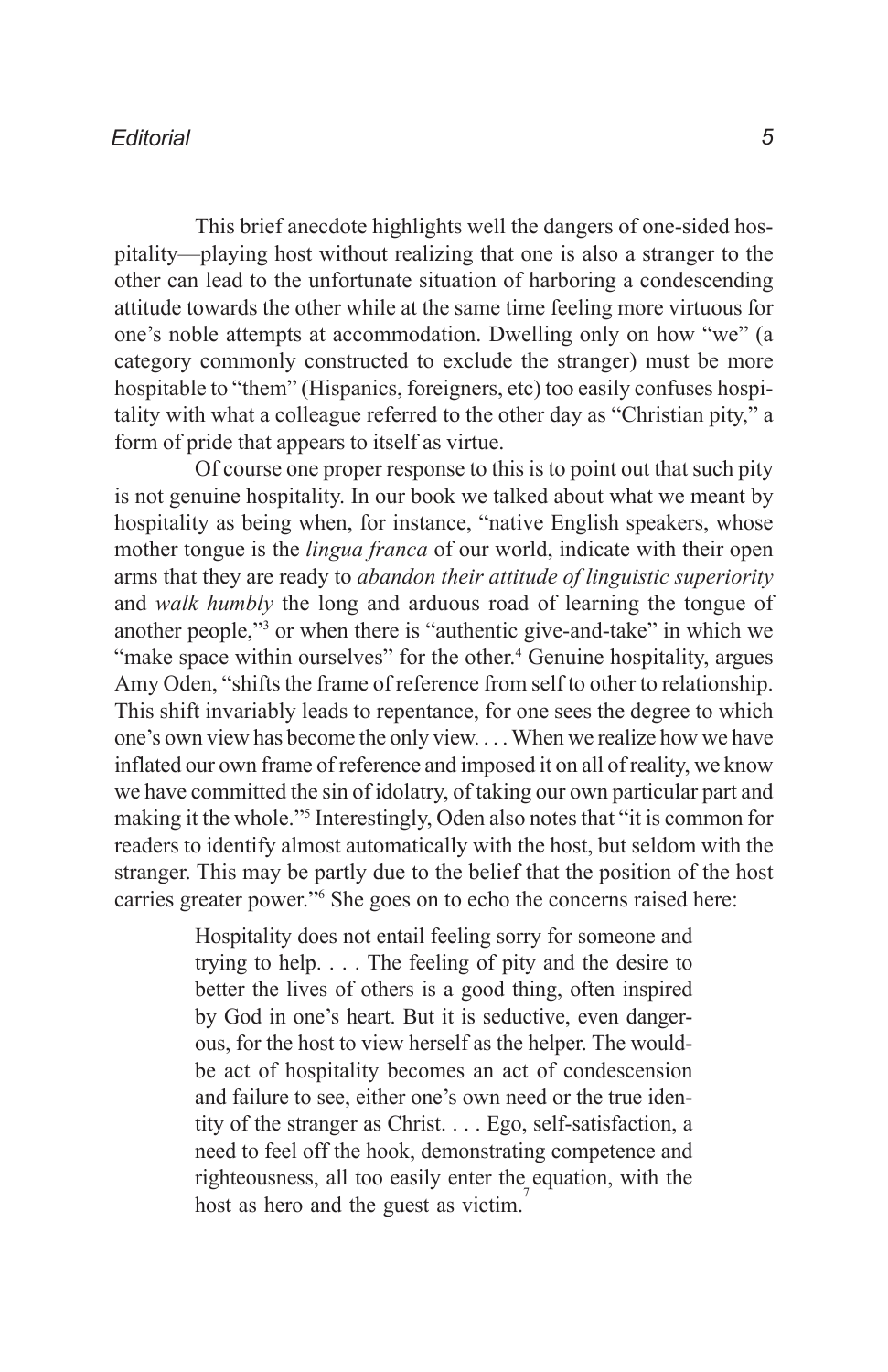Part of the answer, then, is to insist on a fully Christian understanding of hospitality as a welcoming of angels unawares, that is, of one who may well be greater than I and from whom I must learn, rather than as a virtuous retooling of the centered self to make some space for pity. Even such an interrogation of the idea of hospitality, however, carries with it the need for a further step, an admission that the self, and not merely the other, is a vulnerable stranger.

I was struck recently in this connection by a passing comment made by theological Lamin Sanneh. In the midst of a discussion of the vast growth in Africa of forms of Christian faith and practice that are authentically rooted in African tradition, and not to be understood as by-products of either Western colonialism or Western mission, Sanneh comments:

> If you remember, I said earlier that conversion was to God; I did not say that it was to European or other people's theories of God. I accept that conversion puts the gospel through the crucible of its host culture, but Europe is not host to Africa in the things of God, do you think?<sup>8</sup>

His point is clear and congruent with the dangers already discussed—as long as Europe (and Eurocentric America) sees itself as the host graciously welcoming Africans to the spiritual table, it is implied that the relationship of African Christianity to God must somehow be mediated through the West. To position ourselves primarily as host, even if we try to be open-hearted hosts, is still to lay an implicit claim to ownership of the space in which the interaction occurs. Sometimes (as when we welcome a stranger into our home) this seems justified; sometimes (as when native speakers of English see themselves as welcoming Spanish speakers to the USA, a country that does not actually have an official language) the assumption seems questionable.

This is why the stranger is important. Our book was titled *The Gift of the Stranger* (not *The Gift of the Host*), and both in the description of our dual calling quoted above and in the sequencing of the chapters the stranger came first, the host second. This follows a biblical pattern. We rooted our argument in the biblical call to love the stranger, In Leviticus 19:34, where the call to "love your neighbor as yourself" from a few verses earlier (19:18) is reformulated as "love the alien as yourself", the full command reads: "The alien living with you must be treated as one of your native-born. Love him as yourself, for you were aliens in Egypt. I am the LORD your God"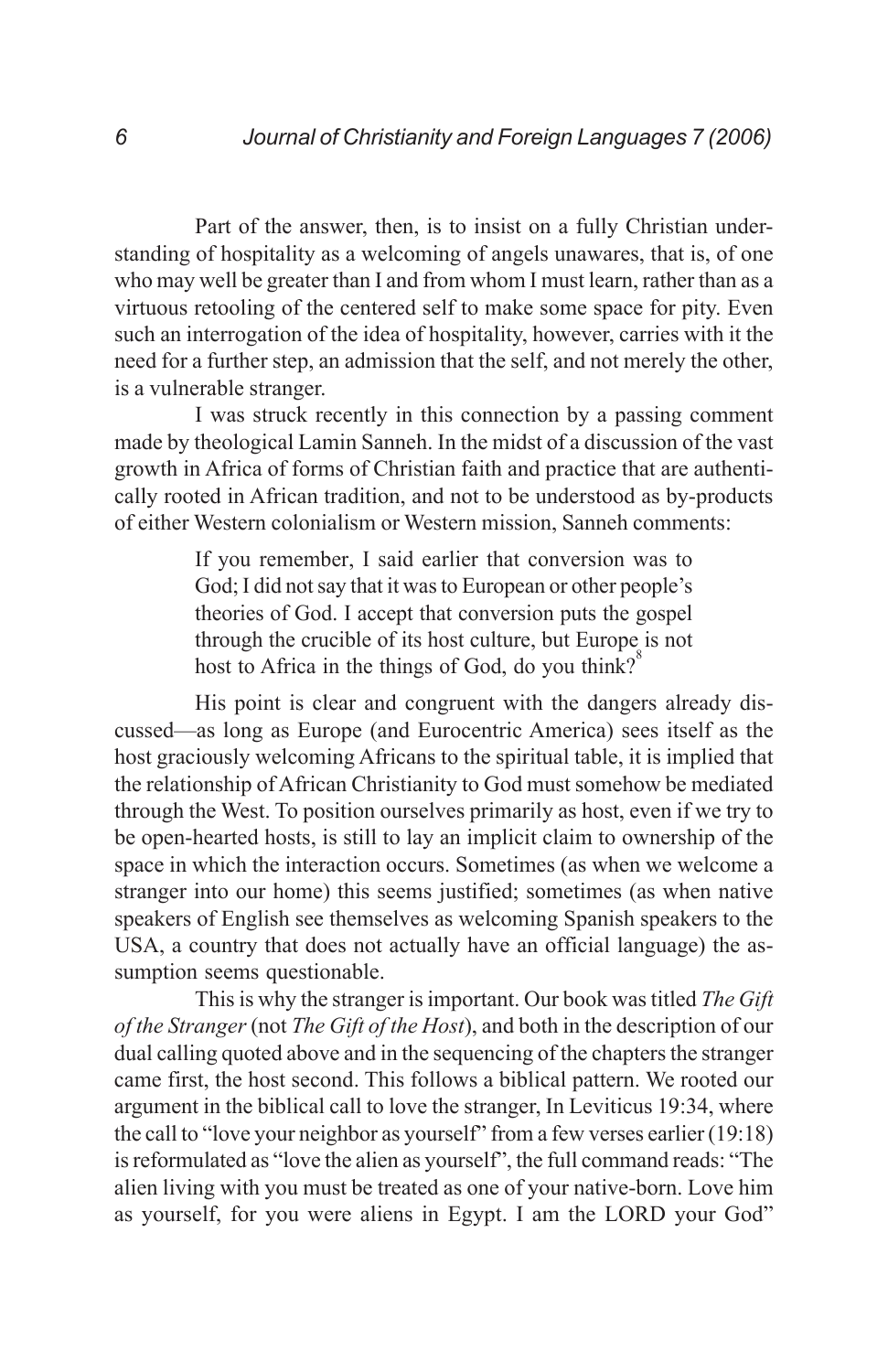#### *Editorial*

(19:34–35). The command to love is preceded by a leveling of status (do not consider the foreigner as less than one born in your own community) and perhaps most significantly is rooted (as elsewhere in the Pentateuch) in an appeal to Israel's prior experience as aliens themselves. Being a stranger comes before loving the stranger—Israel's knowledge of what it is like to be at the margins is appealed to as the basis for developing a kind of hospitality that might not be mere condescension.

This, then, is another part of the answer to the seductions of hospitality: Realize first that you are a stranger to others; that your own ways are contingent, challengeable, and often just plain odd. Having grasped this it may be possible to extend hospitality (to do to others as we would have them do to us, for we also are strangers) without placing oneself on a moral pedestal or seeing the other as the poor supplicant on whom we can bestow our bounty. Returning to the quotation with which I began, while it remains true that it is often during foreign travel that we will find out what kind of stranger our students have become, the process of realizing that they are strangers to others, that they are not the center of everyone's world, needs to be taking place before then, and should be addressed in classroom pedagogy. I think this was intended to be implicit in what we wrote in our book, and we certainly discussed the dangers of the one-sided host perspective as we shaped the material, but I think now that this aspect of learning to be a stranger even before one actually ventures out into another culture could have been stated more clearly.

I do not make the assumption when I see the book quoted and only hospitality mentioned that the author is intending to adopt a stance of condescending cultural superiority. Perhaps there was simply an effort to be brief; perhaps the summary was partial; perhaps it was only a passing reference with little weight attached to it. I do think, however, that our abbreviations are often telling, and I remain wary when I see the theme of hospitality cited and celebrated without its grounding in the awareness that I, too, am a stranger.

#### Introduction to Volume 7

The papers in this volume make a series of intriguing connections between the highly specific, perhaps even the esoteric, and basic broader issues that should be of concern to every reader of the journal. Andrew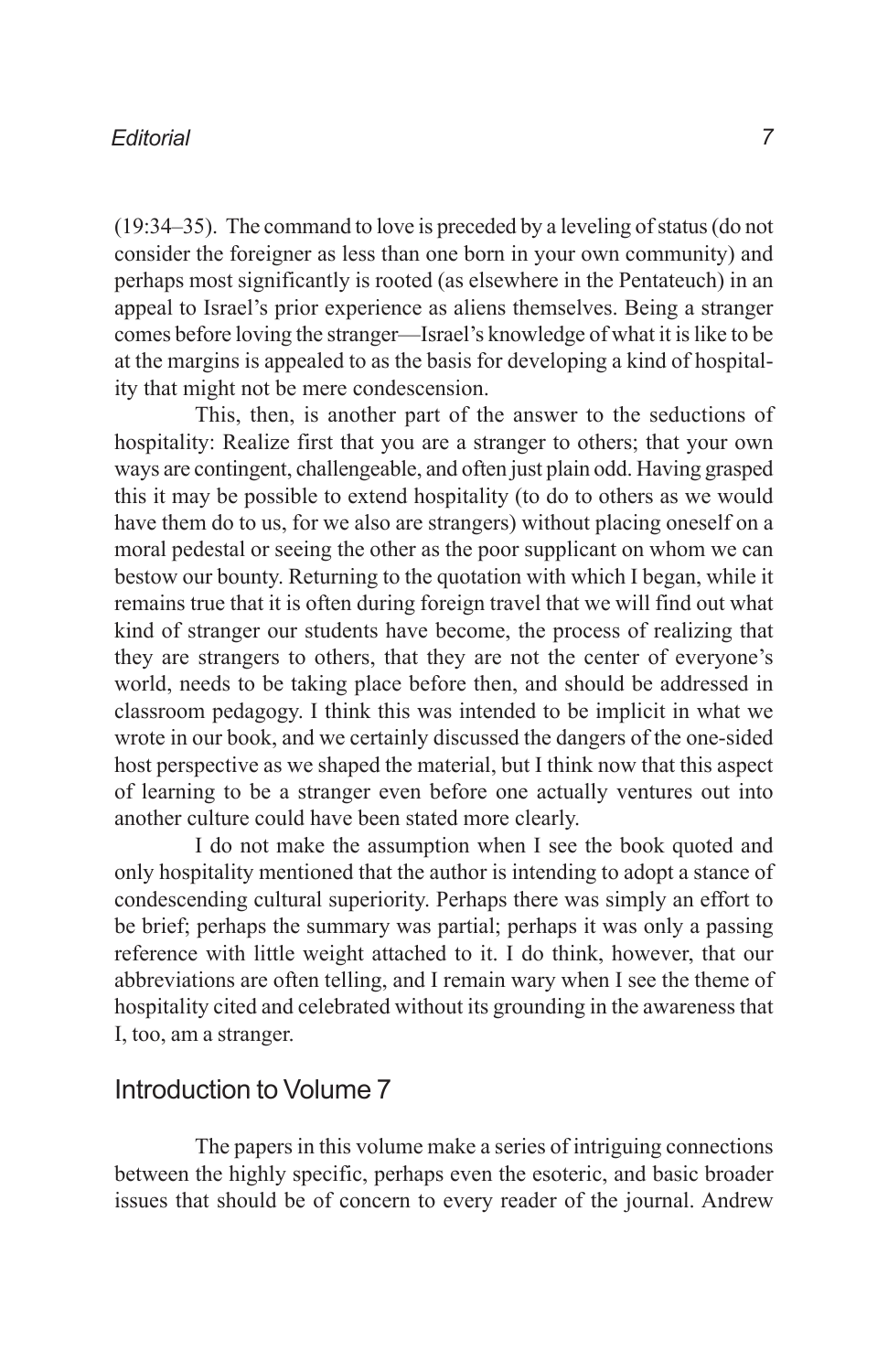Wisely's paper focuses on a particular episode from German literary history, the critical response to an early 19th century novel, but does so in such a way as to draw out important wider implications for the practice of Christian interpretation. His paper thus speaks beyond the bounds of German literary studies. Joanne McKeown's essay takes its starting point a century earlier and draws from both French and German sources to explore the connections between nervous illness and spiritual visions as represented in literary settings. Galen Yorba-Gray reaches further back still, finding in the autobiographical writings of Saint Augustine a stimulus for reflection on how journalling practices in language classrooms can contribute to students' spiritual formation. Finally, Laura Dennis-Bay brings us back to modern times and once again connects a particular starting point with matters of wider concern with her examination of how the film *Au revoir les enfants* can enable discussion of religious and ethical issues in the French classroom. While each of these papers is grounded in a particular language and period, each also raises concerns that are relevant to colleagues in related disciplines.

The forum in this issue contains two diverse contributions. Sara Nova continues the focus on the Holocaust begun in Laura Dennis-Bay's article with her discussion of Tzvetan Todorow's account of the experiences of Jews in Bulgaria during World War II. David Smith turns to recent discussions of language pedagogy, in particular to recent talk of the language classroom as an ecology, and suggests some ways in which ecological metaphors can connect with a concern for student spirituality. The journal concludes with Jim Wilkins' review of a new book by Terry Osborn, the keynote speaker at this year's NACFLA conference.

Once again, the material contained in these pages covers a rich range of issues emerging from a wide variety of areas of specialism, yet converges around the concerns that form the heart of NACFLA. We commend these papers to you and hope that they will provoke fresh reflection and renewed practice.

#### *David I. Smith and Dianne Zandstra*